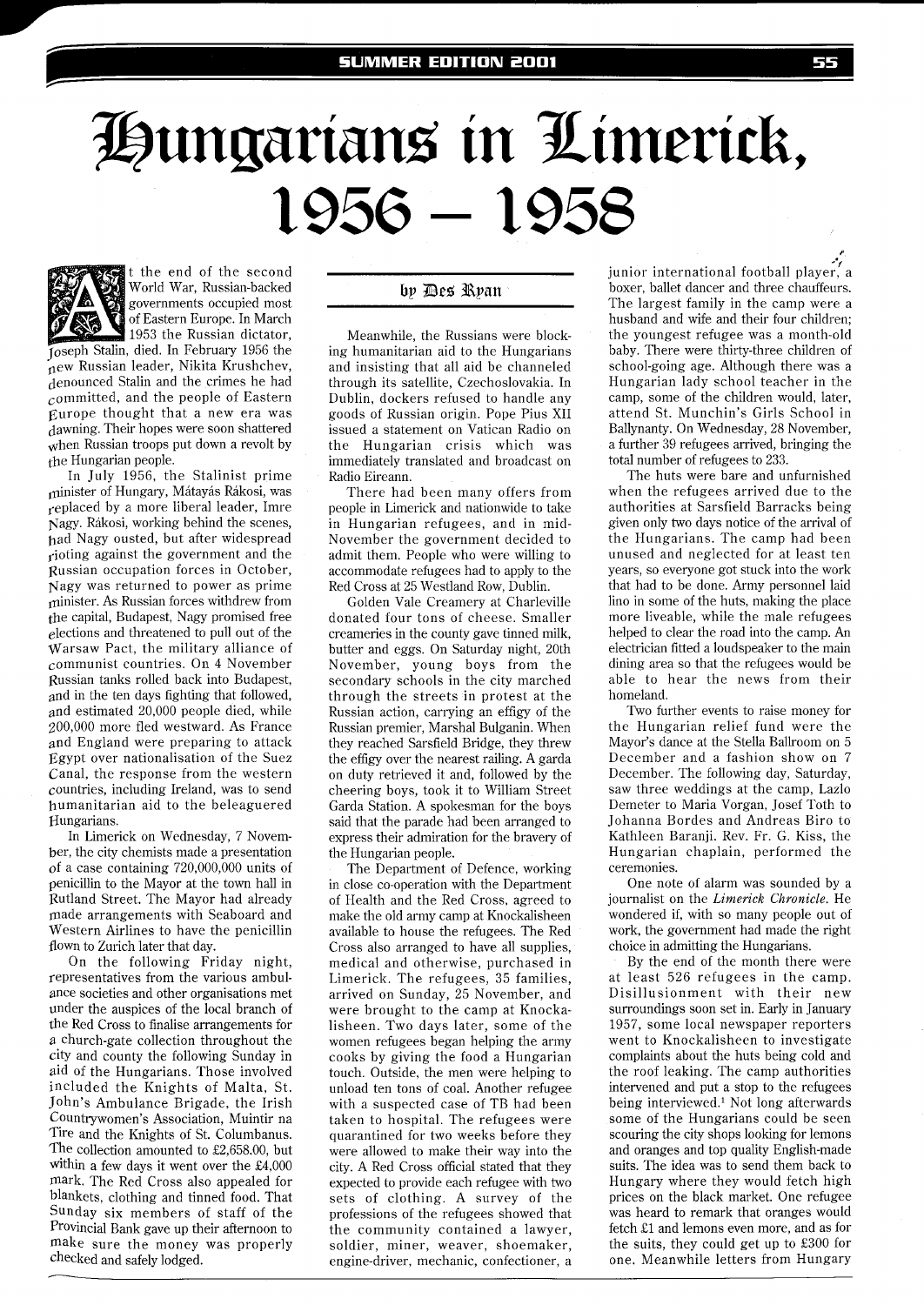were arriving at the camp uncensored by the Hungarian authorities, and parcels sent to relatives in Hungary were getting through without being opened. $2$ 

By the end of January, over 100 Hungarians had left the camp, many of them getting jobs in other parts of the country. The remainder were hoping to travel to Canada, or possibly Australia, which had offered to take refugees providing they could pay their own fares. In the meantime, a committee of five Hungarians was set up to deal with any problems or difficulties that might arise in the camp.3 Mrs Eva Kovary, a Hungarian living in Charleville, was appointed as the camp interpreter.<sup>4</sup>

A gift of food for the refugees was presented to the Irish Red Cross in Dublin by the Retail Grocers and Allied Trades Association. It was expected to last about two weeks.<sup>5</sup> Ranks Ireland Ltd. gave the use of a house in Henry Street for use as a club. Some workers from Ranks and some of the refugees carried out any repairs that were necessary. In order to make the place more comfortable a public appeal was made for tables, chairs, floor covering and other items, including a radio. $6$ 

Friday 15 march was a Hungarian national holiday at the camp, and because it was the Lenten season, they were given special dispensation to cook and eat meat on a fast day, i.e. a day on which Catholics had to abstain from meat products. The day started with a mass at the camp which was attended by the Catholic Bishops of Limerick and the Diocese of Killaloe. There was also a service provided for those of other denominations. Celebrations at the camp went on throughout the day.7

A month later there was some trouble at the camp. A rumour that a short wave radio transmitter had been set up by the refugees was denied by Red Cross officials, but they did say that some of the Hungarians had been tapping into the electric cables and Electricity Supply Board meter boxes and this was overriding the time switches that had been installed in the huts and was giving them more electricity. This problem arose because the camp lights, with the exception of the authorities', had to be put out by midnight.8

Two weeks later, on Monday 27 April, a more serious problem arose when 271 adult refugees went on hunger strike in protest against being left 'sit and rust' at the camp. Spokesmen for the hunger strikers made it clear that they would fast to the finish unless the Irish government honoured promises made to the refugees in Austria before they came to Ireland. According to one Hungarian, notices on their huts in Austria said that Ireland would only be a transit centre for them, and that in a short time Canada, the United States, Australia and Argentina would be open to them, places where they had relatives and where they would have no difficulty in getting employment. They were not blaming the Red Cross, who had done everything possible for them. It was the government's fault. They were also

annoyed that the government had not replied to a letter requesting that a government representative be sent to Knockalisheen to hear their grievances. The senior Red Cross official at the camp confirmed that he had sent a letter on behalf of the refugees to the Red Cross headquarters in Dublin asking that influence be used to have a government representative visit the camp. A member of the strike committee said that they appreciated the government's help, but they had no wish to go on accepting indefinitely the hospitality of a country that was not blessed with riches. The Irish government had made a mistake and it was up to them to rectify it. Asked if they would stay in Ireland if they were placed in jobs, they said no - they were waiting to go to relatives and employment overseas. Although there was no news from the government there and then, it was understood that Irish representatives were in negotiations with the Americans and the Canadians.9

A short article in the *Limerick Chronicle* titled 'Current Review' admitted that the government had been hasty in rushing into what they considered a work of mercy which had now turned out to be a headache, but also criticised the Hungarians for their ingratitude. It pointed out that the people of the country had subscribed almost £200,000 to help the refugees, and observed that it was a pity that nobody had yet asked them if they wanted to return to their own country the answer would be of considerable interest.1° By the third day of the hunger strike, two people had been taken to Barrington's Hospital and another ten were reported to be quite weak.

On the afternoon of Thursday, 2 May, after the Hungarians had made an appeal to the Taoiseach, Mr. De Valera, two government officials, one from the Department of Justice and one from External Affairs, arrived at the camp. The Bishop of Limerick, Dr. O'Neill, and Mrs. Barry, Chairman of the Irish Red Cross, were also present. After a meeting which lasted almost two and a half hours, the Hungarians called off their strike. For a few moments there was a hitch in the talks when members of the Hungarian committee rushed out of the room after hearing shouting from their womenfolk. On investigation, they found that a photographer had taken a photograph of one of the refugees being taken to the camp hospital on a stretcher. When the meeting ended, the Hungarians gave great praise to the bishop for bringing about a settlement of their grievances.<sup>11</sup> The camp doctor, Captain J.A. McCann, treated the hunger strikers with special concentrated powdered food and glucose until they were ready to eat normal meals.12

Those Hungarians who had gone to Canada were finding it no bed of roses. In early May, the *Toronto Daily Star* devoted a great deal of space to the Hungarian problem. It quoted the director of the Toronto Diocese of Catholic Immigration, who described the unemployment

situation as 'desperate'. Eighteen Hungarians had already left Canada to return home. Most said they were unhappy because they could not bring their families to join them. Housing was also a problem. Hungarians who had been living there for some time were providing space in their homes for the refugees. Many houses were 'so crowded that they were bursting at the seams.'<sup>13</sup>

On 13 June the refugees at Knockalisheen sent a memo to the US. Congress **<sup>v</sup>** complaining about conditions at the camp:- 'We are being kept in unheatable wooden huts, on unhealthy food and without the possibility of schooling', the message read.14 By mid-July, a number of families had already flown to Canada under the private sponsorship scheme by which relatives living there could secure their admission. Another 17 had emigrated to Argentina, while more had gone to Britain and Switzerland, and a few had returned to Hungary.15 When an Australian embassy official called to Knockalisheen on Monday, 15 July, he interviewed eight families who had applied to go to that country. He told reporters that 15,000 Hungarians had already been admitted direct from Austria into his country. When refugees wanted to leave one country for another 'We have to treat them as migrants; that is to say, we treat them exactly as Irishmen who wish to emigrate to Australia.'<sup>16</sup>

Meanwhile, the Hungarians were upset by reports that Knockalisheen was going to be closed and that they would be moved to another area. An army medical officer had said that Knockalisheen was unsuitable and exposed the children to 'undoubted hazard' in the winter months.17 During the previous winter, a large number of children at the camp had suffered from bronchitis.<sup>18</sup>

The plan to move the refugees indicated that the government was giving up hope of getting the refugees to other countries before winter. Red Cross officials made no secret of their fear that there might be trouble at the camp if the Hungarians were still there in the winter, and avoidance of trouble was the main reason behind the proposed move. It was said that if they were moved, they might be put under army control and have less freedom of movement.<sup>19</sup> While the Hungarians had not been informed officially about their being moved, everyone seemed to know, including the newspapers, that the old British Army barracks at Templemore, Co. Tipperary, was to be their new home. One refugee told a reporter that it was considerate of the government to think of moving them to a warmer part of the country, but if they were to be in Ireland for another winter, they would prefer to weather it out in the Clare Hills. The real objection, the journalist learned, was that some of the refugees were gifted at handicrafts and other forms of commerce and had built up a trade in Limerick city, and this would not be possible in a smaller town such as Templemore.<sup>20</sup>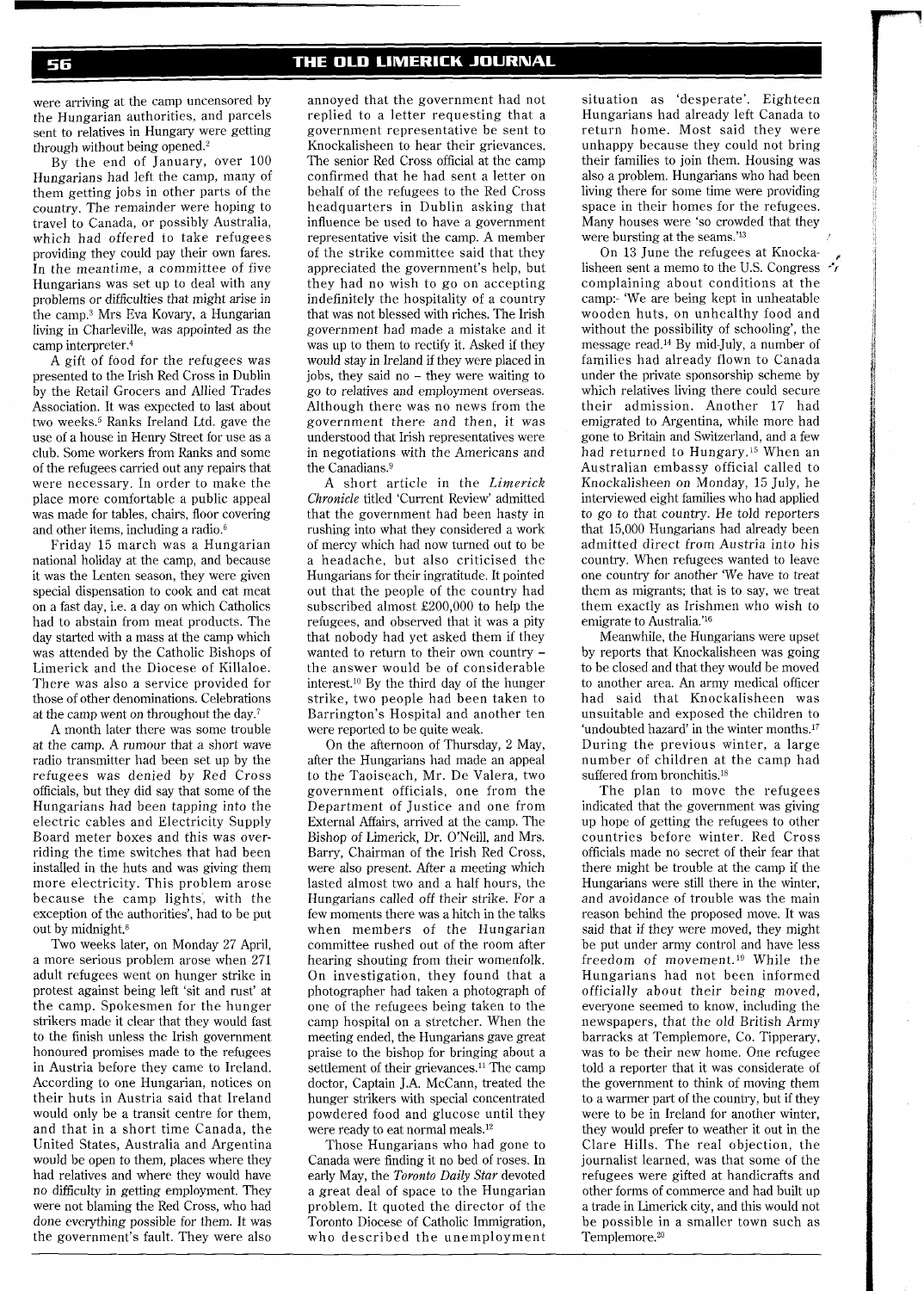

Mayor Ted Russell greeting the refugees at Shannon Airport.

According the journalist, who wrote the 'Current Review' column in the **Limerick** Chronicle, some caustic remarks were made at a meeting of Templemore Urban Council to the effect that Templemore did not want the refugees. This was retracted later on after a deputation from the council met with the Minister of Defence, and the government had issued an official statement that the Hungarians were to be moved to Templemore. On Monday, 29 July, after a delegation of refugees had made an inspection tour of the barracks at Templemore, they turned down the government and Red Cross recommendation that they be moved. They outlined their reasons in a letter to the government signed by the heads of ninety families. The main points made in the letter were that they had made many friends amongst the Limerick people, who had lent them radios, bicycles and other accessories which would have to be returned if they were moved; many of them had part-time employment putting catalogues into envelopes for the overseas department of the mail order shop at Shannon Airport; about twenty refugees were also employed in the city and at Shannon. The letter concluded by saying that "the actual accommodation in the camp had improved since the huts had been partitioned and paths laid out. The psychological effect of moving to a more remote area would be detrimental." Limerick traders were also opposed to the move, as it was estimated that business from the camp brought £1,500 into the city.21

The cutting off of electricity from 4.00 am to 9.00 pm on l August resulted in another protest and a meeting between the Hungarians and the camp administrator, Mr. Edward Murphy, from which newspaper reporters were excluded. In a statement issued later that day, the reason given for the cutting off was that the use of electricity had doubled in two weeks. The wiring of some of the

huts with bare copper wire by the refugees also constituted a grave danger. The Hungarians made complaints about the food that they were getting, saying that the bread was soggy, the eggs stale, and that they needed more food for expectant mothers.22 Referring to the proposed transfer, they made it clear that they "would refuse to leave Knockalisheen."

Mrs Barry, Chairman of the Red Cross, issued a statement addressing some of the matters the Hungarians had raised. She said that Bord na Mona were looking for men and that there were a number of bogs in the Templemore area. Regarding handicrafts, they could still work and sell all over Ireland. On medical facilities, she said that part of the barracks at Templemore, to be known as McCann barrack, could be used for medical treatment, with a qualified nurse who could call in a dispensary doctor when necessary. In reference to the memo which the Hungarians had sent to the U.S. Congress, she said "It now suits them to say that the huts are wonderful when the government is trying to move them."23 On a visit to the camp, a journalist was struck by the sight of little Hungarian children with sturdy bodies in the blazing sunshine and all of them the picture of good health. which seemed to contradict the complaints of unsuitable and inadequate food.24 A concerned citizen, in a letter to the Limerick Chronicle, appealed to the local politicians to put a stop to the proposed transfer of the refugees. He pointed out that with so many places closing in Limerick, Spillane's tobacco factory and the County Hospital in Mulgrave Street, the loss of revenue from the Hungarians would be a blow to Limerick and the surrounding area.<sup>25</sup> Six young Hungarians were so homesick and tired of the camp that they applied to the Hungarian ambassador in London for permission to return to Hungary. They had already received a letter from a

former occupant of the camp warning them that if they returned they would be liable to a years imprisonment. The six young men did not care about the prison sentence -when it was over they would be free and able to get work in their own country.<sup>26</sup>

In mid-August there were 350 refugees in the camp. With no prospect of getting to the US or Canada, many of the families made arrangements to have their children. educated at local schools, such as th'e Sisters of Mercy at Ballynanty and the Christian Brothers at Sexton Street. They requested the government to provide school transport for the children during the coming winter months.27 One lady told me that she remembered the Hungarian girls coming down to the school at Ballynanty, at which she was a pupil, on men's bicycles, which most of the girls thought unusual. They got on well with them, but when they fell out they taunted them with this rhyme:

"Me Hungarian Me refugee, Me no money, Me get bus free."

One man remembered the Hungarian boys who went to the CBS as being tough and carrying sling-shots.

On 22 August at a further meeting with government officials and the Red Cross, the Hungarians again rejected the offer to move them to Templemore. They suggested that it would be better to invest money at Knockalisheen rather than spend it on renovating the barracks at Templemore. It was agreed at the meeting that the Red Cross would supply the transport to take the children to schoo1.28 Eventually the children, 116 in all, were taken to school by two CIE buses.29

Another problem which arose at the camp was the number of Hungarians who were taking the boat to England. Although it was technically illegal to do so, a British Home Ofice statement on 16 September said that the refugees were welcome without visas.30 Red Cross officials were afraid that some of the women at the camp would be deserted if the rush continued. It was estimated that 60 men had left, many of them getting employment with a British gas company. At the time of the rush to leave Knockalisheen, things were 'never better' at the camp.31 A big mystery at the time was where the Hungarians were getting the money to go to Britain. It was suggested that the souvenir makers were paying the fares, but this was denied by the refugees.32 The 'Current Review' column said that the exodus of Hungarians to England was undoubtedly a matter of relief for the government and the Red Cross. It went on to say that the refugees had been unhappy with the makeshift quarters provided for them and their history at the camp had been one of almost continual complaint. It added that the Hungarians had come to Ireland in the belief that it would be a transit area for entry to the USA or Canada.33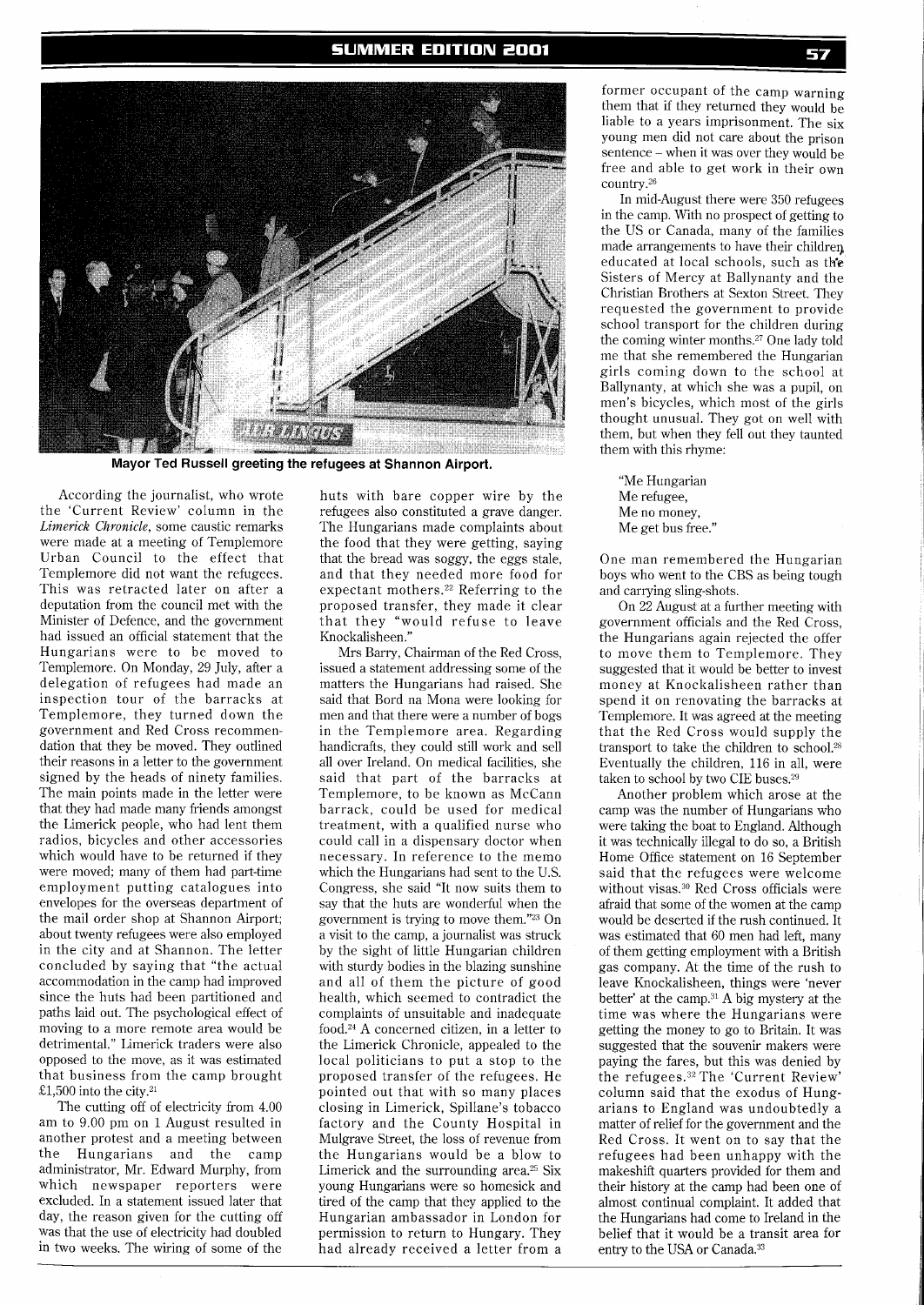## THE OLD LIMERICK JOURNAL

Meanwhile, two families at the camp were being allowed to go to Australia under the private sponsorship scheme. Other refugees were receiving letters advising them where to go if they were coming to England. One Hungarian, when interviewed, was surprised that the government had not sent someone to the camp to investigate the 'exodus'. "It appears to me," he said, "that nobody now seems to care whether the refugees go or stay."34 Two refugees returned to the camp when they failed to find work in England.35

In early October a flu epidemic, which originally had been confined to the Ballynanty area,<sup>36</sup> spread to the camp at Knockalisheen, where twenty people, including administrative staff, were said to be ill. At that time, there were still over 200 refugees out of the original 540 at the camp.37

In a special feature on Knockalisheen in the *Irish*  **Times** on 10 October, Major-General J.A. Sweeney, general secretary of the Irish Red Cross, answered some of the criticisms levelled at the Red Cross on the handling of the refugees. He said that the Hungarians were told in

Austria that they would be resettled in Ireland and that he had six Hungarian witnesses to prove it. He alleged that about 200 Hungarians out of the original 540 at the camp were communist sympathisers. As evidence of this he said: "There always seemed to be a pervasive influence working in the camp. People who found employment outside the camp frequently got mysterious instructions to return within a fortnight - and they did so."38 "Our official terms from the Irish government" he went on to say, "were to receive, care and maintain the refugees, and never at any time was the Irish Red Cross Society expected to find them employment." Maj-Gen. Sweeney did admit that they should have brought someone over from Austria or Switzerland who had experience in handling large numbers of refugees, and that a study should have been made of the Hungarians eating habits, as apparently they were not used to getting meat twice a day, for instance, rasher and eggs for breakfast and meat at dinner.39

The accusation of so many communists being in the camp was denied by Josef Kukk, the Hungarian camp leader. "I am sure," he said, "that there were some amongst us, but there could only be a few." He made the point that before they came to Ireland, they had all been



Hungarian child and his mother getting water at Knockalisheen.

strangers at home. He stressed how hard it was for them to find employment, and those who did get work were paid a wage lower than that paid to native workers. Mr. Kukk asked the critics of the refugees to try and understand the plight that they were in. They had no fatherland, no homes, and were separated by thousands of miles from their loved ones. He asked those who would condemn them for seeking work and better conditions to cooperate with them as there were only a few left at the camp.40

At a special sitting of the Labour Court in Limerick the following day, Limerick Motor Works Ltd. and the Irish Transport and General Workers Union were in conflict over the case of a man from outside the city and not a union member being employed as a labourer at the garage, and also the case of a young Hungarian boy who was taken on as an apprentice panel beater. In both cases the union maintained that city people should have got the jobs.

Finally, on 16 October, the Hungarians were granted their wish to remain in the camp when the Red Cross issued a statement to the effect that the refugees would not be transferred to Templemore.<sup>41</sup>

As the Christmas season approached, thousands of cards from Hungarian refugees scattered around the world arrived at the camp. Some of the refugees who were working in other parts of the country returned "home" for the Christmas festivities.<sup>42</sup> On Christmas eve, most of the refugees attended midnight mass, which was celebrated by Fr. Gabriel Kiss, the former camp chaplain, who had returned from Dublin for the occasion. On Christmas day there was carol singing, and the Hungarian children put on a special concert which included a nativity play. Local musicians and singers from Limerick and Ennis also took part in the entertainment.

تنبونه

After a year at Knockalisheen, the Hungarians were still anxious to get away. Red Cross officials were hoping that countries like the USA and Canada would lift their quota restrictions on immigrants. At the time, there were 55 men, 56 women and 99 children at the camp. The Red Cross was also paying for the education of two boys at Mountmellary College, two at Mount St. Joseph Abbey, Roscrea, and two at Multifarnham Agricultural College.43

In early February, it was reported that Knockalisheen Camp was about

to get a facelift. Army engineers were going to reconstruct part of the camp, improving the standard of accommodation by making "family units" instead of the makeshift partitioned sections occupied by some families.<sup>44</sup> A group of business people from Ballina, Co. Mayo, visited the camp in search of technically qualified personnel. They employed only one person, a plumber.45 The Bishop of Limerick confirmed 40 children at the camp, and as a tribute to him, many of the children took the confirmation name of Edmund.46 A few days later, on Wednesday, 26 March, the bishop, Dr. O'Neill, died.47 Towards the end of April, there were rumours that the camp would be closed. Of the remaining 205 refugees, seven were leaving for Argentina, thirteen were going to Australia and 80% of the 185 that were left, it was hoped, would be admitted to Canada. The remainder, it was felt, would be absorbed in Ireland.<sup>48</sup>

On Sunday, 3 May, Mrs. Eva Kovary, the interpreter for the Hungarians, left Shannon Airport with her family for the United States. The Kovarys had come to Ireland in 1947 after their country became communist. Mrs. Kovary was a qualified teacher and spoke perfect English. She was unable to get a teaching post because of her limited knowledge of the Irish language. A large crowd turned up at the